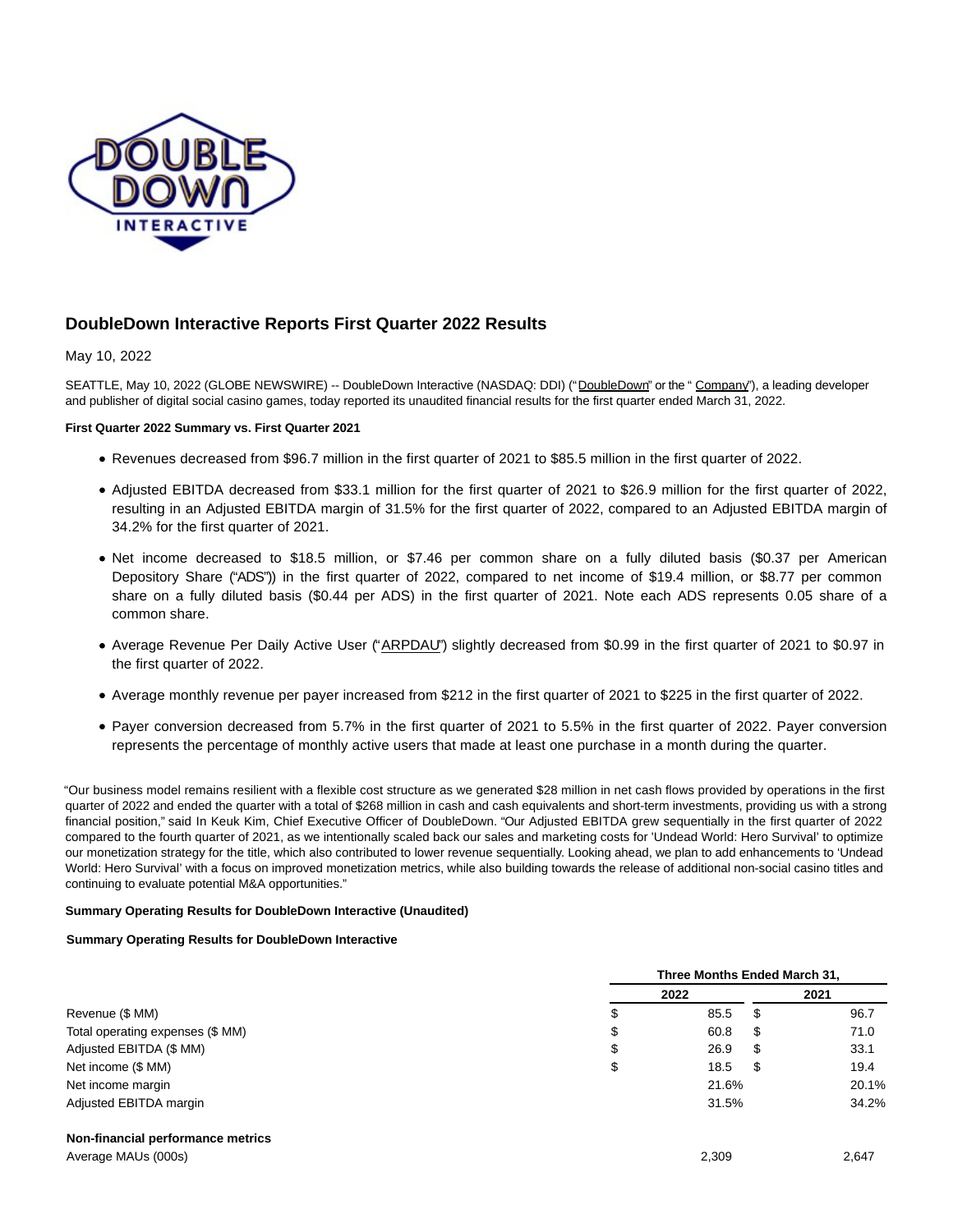| Average DAUs (000s)               | 975  | 1.082 |
|-----------------------------------|------|-------|
| ARPDAU                            | 0.97 | 0.99  |
| Average monthly revenue per payer | 225  | 212   |
| Payer conversion                  | 5.5% | 5.7%  |

#### **First Quarter 2022 Financial Results**

Revenue in the first quarter of 2022 was \$85.5 million, down 11.6% from the first quarter of 2021. The decrease was primarily due to the lifting of stay-at-home orders and other COVID-related restrictions in the first quarter of 2022 compared to the prior year.

Operating expenses in the first quarter of 2022 were \$60.8 million, down 14.4% from the first quarter of 2021. The decrease was primarily due to decreases in cost of revenues, sales and marketing expenses, and depreciation and amortization expenses.

Net income in the first quarter of 2022 decreased to \$18.5 million, or \$7.46 per common share (\$0.37 per ADS) on a fully diluted basis, compared to net income of \$19.4 million, or \$8.77 per common share (\$0.44 per ADS) on a fully diluted basis, in the first quarter of 2021. Note each ADS represents 0.05 share of a common share.

Adjusted EBITDA in the first quarter of 2022 decreased to \$26.9 million compared to \$33.1 million in the first quarter of 2021. The decrease was primarily due to the decrease in revenue.

Net cash flows provided by operating activities for the first quarter of 2022 was \$28.4 million, compared to \$22.0 million in the first quarter of 2021. The increase was primarily due to the decrease in accounts receivable.

#### **Conference Call**

DoubleDown will hold a conference call today (May 10, 2022) at 5:00 p.m. Eastern Time (2:00 p.m. Pacific Time) to discuss these results. A questionand-answer session will follow management's presentation.

To participate, please dial the number below at least five minutes prior to the start time and ask for the DoubleDown Interactive conference call.

U.S. dial-in number: 1-888-705-0418 International number: 1-929-517-9007 Conference ID: 6589864

The conference call will broadcast live and be available for replay [here o](https://www.globenewswire.com/Tracker?data=IScsLA5iXYw-gqN4L8fGrgdvIRxnlXp3_JtSLRLtgSUtvJL-Fs4PDdKRmJiNm_9LT6zLbD2Xid2SO8_Xo_lnPD3ABPIall_8cqUmB7G4LFE=)r at the below dial in.

A replay of the call will be available after 8:00pm Eastern Time through May 24, 2022 at 8:00pm Eastern Time.

Toll-free replay number: 1-855-859-2056 International replay number: 1-404-537-3406 Conference ID: 6589864

#### **About DoubleDown Interactive**

DoubleDown Interactive Co., Ltd. is a leading developer and publisher of digital games on mobile and web-based platforms. We are the creators of multi-format interactive entertainment experiences for casual players, bringing authentic Vegas entertainment to players around the world through an online social casino experience. Our flagship title, DoubleDown Casino, has been a fan-favorite game on leading social and mobile platforms for years, entertaining millions of players worldwide with a lineup of classic and modern games.

#### Safe Harbor Statement

Certain statements contained in this press release are "forward-looking statements" about future events and expectations for purposes of the safe harbor provisions under the United States Private Securities Litigation Reform Act of 1995. Forward-looking statements are based on our beliefs, assumptions, and expectations of industry trends, our future financial and operating performance, and our growth plans, taking into account the information currently available to us. These statements are not statements of historical fact. We have based these forward-looking statements on our current expectations and assumptions about future events. While our management considers these expectations and assumptions to be reasonable, they are inherently subject to significant business, economic, competitive, regulatory and other risks, contingencies and uncertainties, most of which are difficult to predict and many of which are beyond our control. Therefore, you should not place undue reliance on such statements. Words such as "anticipates," believes," "continues," "estimates," "expects," "goal," "objectives," "intends," "may," "opportunity," "plans," potential," "near-term," long-term," "projections," "assumptions," "projects," "guidance," "forecasts," "outlook," "target," "trends," "should," "could," "would," "will," and similar expressions are intended to identify such forward-looking statements. We qualify any forward-looking statements entirely by these cautionary factors. We assume no obligation to update or revise any forward-looking statements for any reason or to update the reasons actual results could differ materially from those anticipated in these forward-looking statements, even if new information becomes available in the future.

#### Use and Reconciliation of Non-GAAP Financial Measures

In addition to our results determined in accordance with the accounting principles generally accepted in the United States of America ("GAAP"), we believe the following non-GAAP financial measure is useful in evaluating our operating performance. We present "adjusted earnings before interest, taxes, depreciation and amortization" (" Adjusted EBITDA") because we believe it assists investors and analysts by facilitating comparison of periodto-period operational performance on a consistent basis by excluding items that we do not believe are indicative of our core operating performance. The items excluded from the Adjusted EBITDA may have a material impact on our financial results. Certain of those items are non-recurring, while others are non-cash in nature. Accordingly, the Adjusted EBITDA is presented as supplemental disclosure and should not be considered in isolation of, as a substitute for, or superior to, the financial information prepared in accordance with GAAP, and should be read in conjunction with the financial statements furnished in our Form 6-K to be filed with the SEC.

In our reconciliation from our reported GAAP "net income before provision for taxes" to our Adjusted EBITDA, we eliminate the impact of the following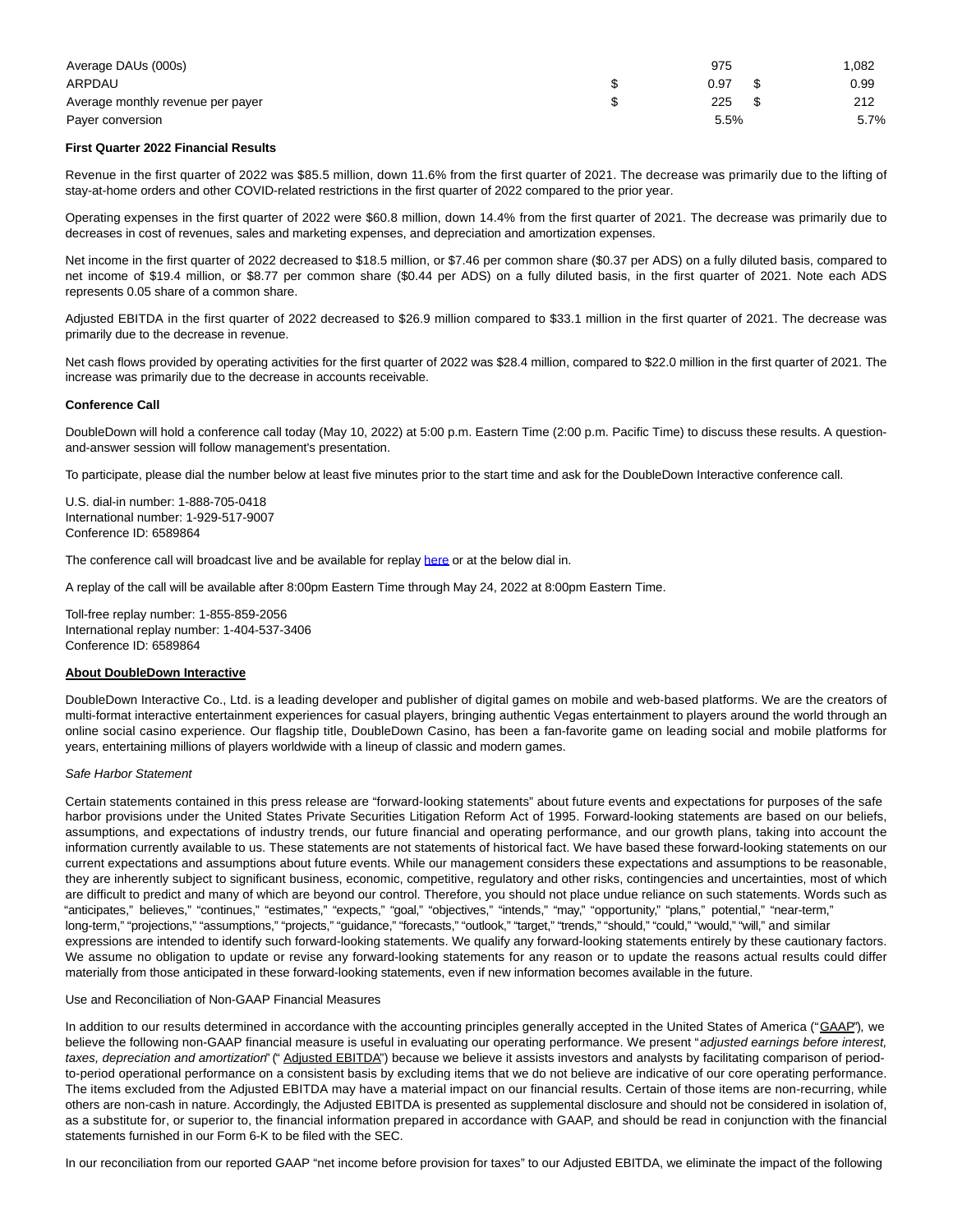four line items: (i) remeasurement gains; (ii) acquisition expenses; (iii) amortization expenses related to intangible assets acquired; and (iv) depreciation expense. The below table sets forth the full reconciliation of our non-GAAP measures:

### **DOUBLEDOWN DOWN INTERACTIVE**

### **RECONCILIATION OF NET INCOME ATTRIBUTABLE TO DOUBLEDOWN TO AEBITDA**

(Unaudited, in millions)

| <b>Reconciliation of non-GAAP measures</b>             | Three Months Ended March 31, |       |  |  |
|--------------------------------------------------------|------------------------------|-------|--|--|
| (in millions, except percentages)                      | 2022                         | 2021  |  |  |
| Net income                                             | \$<br>18.5<br>\$             | 19.4  |  |  |
| Income tax expense                                     | 6.0                          | 6.7   |  |  |
| Income before tax                                      | 24.5                         | 26.1  |  |  |
| Adjustments for:                                       |                              |       |  |  |
| Depreciation and amortization                          | 2.2                          | 7.5   |  |  |
| Interest expense                                       | 0.5                          | 0.5   |  |  |
| Foreign currency transaction/remeasurement (gain) loss | (1.9)                        | (0.3) |  |  |
| Short-term investments (gain) loss                     | 1.8                          |       |  |  |
| Other income (expense), net                            | (0.2)                        | 0.7   |  |  |
| <b>Adjusted EBITDA</b>                                 | \$<br>26.9<br>\$             | 33.1  |  |  |
| Adjusted EBITDA margin                                 | 31.5%                        | 34.2% |  |  |

We encourage investors and others to review our financial information in its entirety and not to rely on any single financial measure.

### **Company Contact:** Joe Sigrist [ir@doubledown.com](https://www.globenewswire.com/Tracker?data=So1OBIxCjmNKeHGZ88hxdxnLT7su60MgWOa3FpZxAC6HaKebG3IrAMYwrg7urAA6wUahGNK7-yCyo-P4nG7Y1Q==) +1 (206) 773-2266 Chief Financial Officer

[https://www.doubledowninteractive.com](https://www.globenewswire.com/Tracker?data=SUrY3KSxsO8J3oQL6DjKbICxuopuurjwe6lRYzdHXxJsGWHm4PbU1MWhXe9lV1R6nkUNu9btuB29wUBLx0aRd2-9sDYKbEOACwC_W5Q-j2FW9mex9PxFLfjENSmFw75PG3C9PFi7KaxRZTTC6dWqhg==)

**Investor Relations Contact:** Cody Slach or Jeff Grampp, CFA Gateway Group 1-949-574-3860 [DDI@gatewayir.com](https://www.globenewswire.com/Tracker?data=Hdjminz768wlKOb8whn_8X7jO-veYutAOeiGSpJYSEZLzBqLjbsVEbLYihXTgE6LHcwDzwaEC30dG5w5wfbRow==)

## **DoubleDown Interactive Co., Ltd. Condensed Consolidated Balance Sheets (In thousands of U.S. dollars, except share and per share amounts) (unaudited)**

|                                             | March 31,        |         |
|---------------------------------------------|------------------|---------|
|                                             | 2022             | 2021    |
| <b>Assets</b>                               |                  |         |
| Current assets:                             |                  |         |
| Cash and cash equivalents                   | \$<br>174,915 \$ | 242,060 |
| Short-term investments                      | 93,290           |         |
| Accounts receivable, net                    | 20,863           | 21,875  |
| Prepaid expenses, and other assets          | 3,447            | 6,817   |
| Total current assets                        | 292,515          | 270,752 |
| Property and equipment, net                 | 408              | 384     |
| Operating lease right-of-use assets, net    | 6,078            | 6,830   |
| Intangible assets, net                      | 51,511           | 53,679  |
| Goodwill                                    | 633,965          | 633,965 |
| Deferred tax asset                          | 2,184            | 2,616   |
| Other non-current assets                    | 1,528            | 1,582   |
| <b>Total assets</b>                         | \$<br>988,189 \$ | 969,808 |
| <b>Liabilities and Shareholders' Equity</b> |                  |         |
| Accounts payable and accrued expenses       | \$<br>13,584 \$  | 14,752  |
| Short-term operating lease liabilities      | 3,089            | 3,076   |
| Income taxes payable                        | 1,739            |         |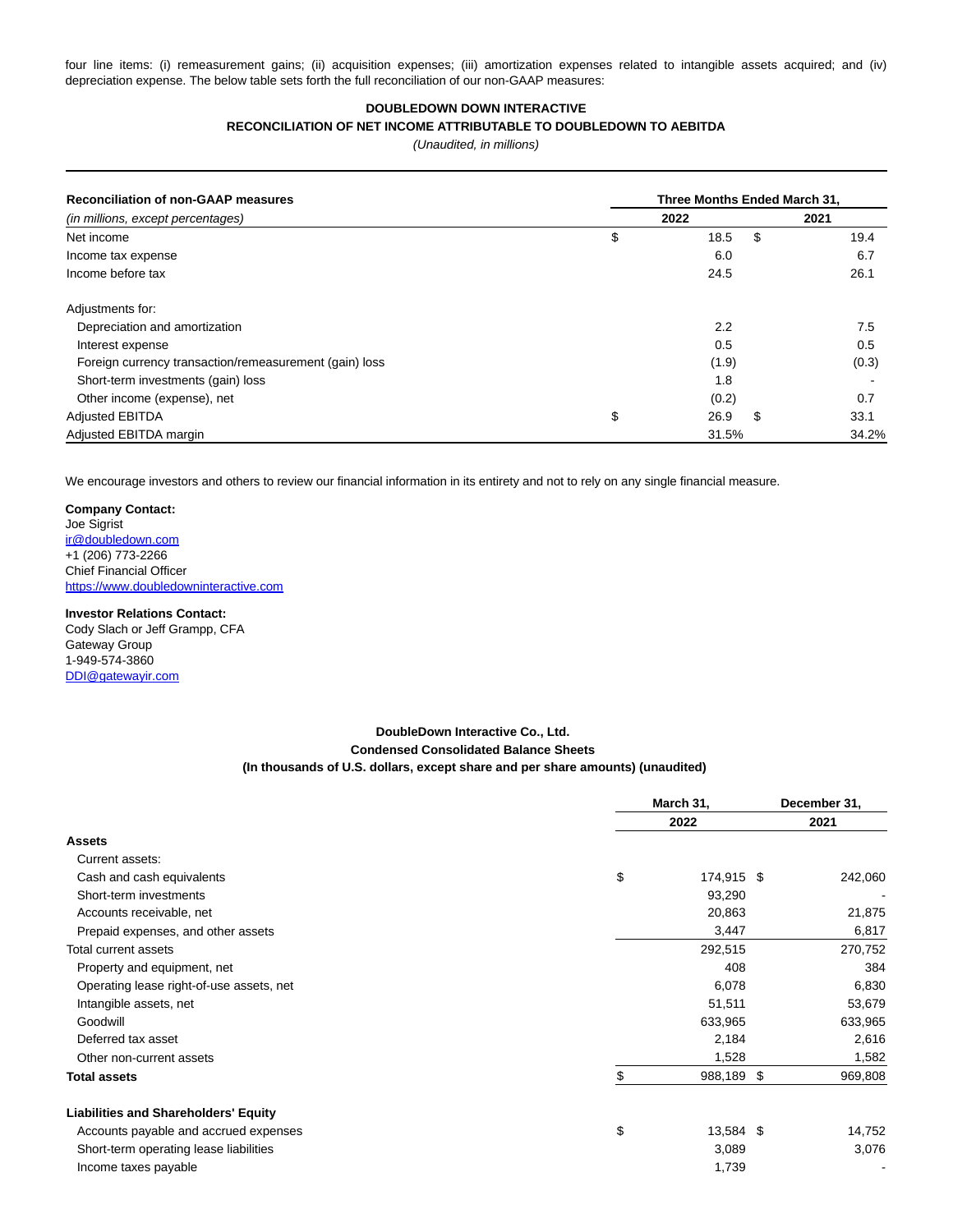| Contract liabilities                                                | 1,573          | 2,246   |
|---------------------------------------------------------------------|----------------|---------|
| Other current liabilities                                           | 683            | 730     |
| <b>Total current liabilities</b>                                    | 20,668         | 20,804  |
| Long-term borrowings with related party                             | 41,295         | 42,176  |
| Long-term operating lease liabilities                               | 3,855          | 4,688   |
| Deferred tax liabilities, net                                       | 30,880         | 28,309  |
| Other non-current liabilities                                       | 11,090         | 9,953   |
| <b>Total liabilities</b>                                            | 107,788        | 105,930 |
| Shareholders' equity                                                |                |         |
| Common stock, KRW 10,000 par value - 200,000,000 Shares authorized; |                |         |
| 2,477,672 issued and outstanding                                    | 21,198         | 21,198  |
| Additional paid-in-capital                                          | 671,831        | 671,831 |
| Accumulated other comprehensive income                              | 21,061         | 23,033  |
| Retained earnings                                                   | 166,311        | 147,816 |
| <b>Total shareholders' equity</b>                                   | 880,401        | 863,878 |
| Total liabilities and shareholders' equity                          | 988,189<br>-\$ | 969,808 |

#### **DoubleDown Interactive Co., Ltd.**

## **Condensed Consolidated Statement of Income and Comprehensive Income (In thousands of U.S. dollars, except share and per share amounts) (unaudited)**

|                                               | Three Months Ended March 31, |           |    |           |
|-----------------------------------------------|------------------------------|-----------|----|-----------|
|                                               |                              | 2022      |    | 2021      |
| Revenue                                       | \$                           | 85,486    | \$ | 96,667    |
| Operating expenses:                           |                              |           |    |           |
| Cost of revenue <sup>(1)</sup>                |                              | 28,848    |    | 33,848    |
| Sales and marketing <sup>(1)</sup>            |                              | 19,791    |    | 19,728    |
| Research and development <sup>(1)</sup>       |                              | 4,680     |    | 5,691     |
| General and administrative <sup>(1)</sup>     |                              | 5,270     |    | 4,304     |
| Depreciation and amortization                 |                              | 2,212     |    | 7,476     |
| Total operating expenses                      |                              | 60,801    |    | 71,047    |
| Operating income                              |                              | 24,685    |    | 25,620    |
| Other income (expense):                       |                              |           |    |           |
| Interest expense                              |                              | (470)     |    | (509)     |
| Interest income                               |                              | 208       |    | 51        |
| Gain on foreign currency transactions         |                              | 121       |    | 243       |
| Gain (loss) on foreign currency remeasurement |                              | 1,769     |    | 45        |
| Gain (loss) on short-term investments         |                              | (1,761)   |    |           |
| Other, net                                    |                              | (35)      |    | 657       |
| Total other income (expense), net             |                              | (168)     |    | 487       |
| Income before income tax                      |                              | 24,517    |    | 26,107    |
| Income tax expense                            |                              | (6,022)   |    | (6,691)   |
| Net income                                    | \$                           | 18,495    | \$ | 19,416    |
| Other comprehensive income (expense):         |                              |           |    |           |
| Pension adjustments, net of tax               |                              | (526)     |    | (55)      |
| Gain (loss) on foreign currency translation   |                              | (1, 446)  |    | 1,329     |
| Comprehensive income                          | \$                           | 16,523    | \$ | 20,690    |
| Earnings per share:                           |                              |           |    |           |
| Basic                                         | \$                           | 7.46      | \$ | 8.77      |
| <b>Diluted</b>                                | \$                           | 7.46      | \$ | 8.77      |
| Weighted average shares outstanding:          |                              |           |    |           |
| <b>Basic</b>                                  |                              | 2,477,672 |    | 2,214,522 |
| Diluted                                       |                              | 2,477,672 |    | 2,214,522 |

(1) Excluding depreciation and amortization

**DoubleDown Interactive Co., Ltd. Condensed Consolidated Statement of Cash Flows**